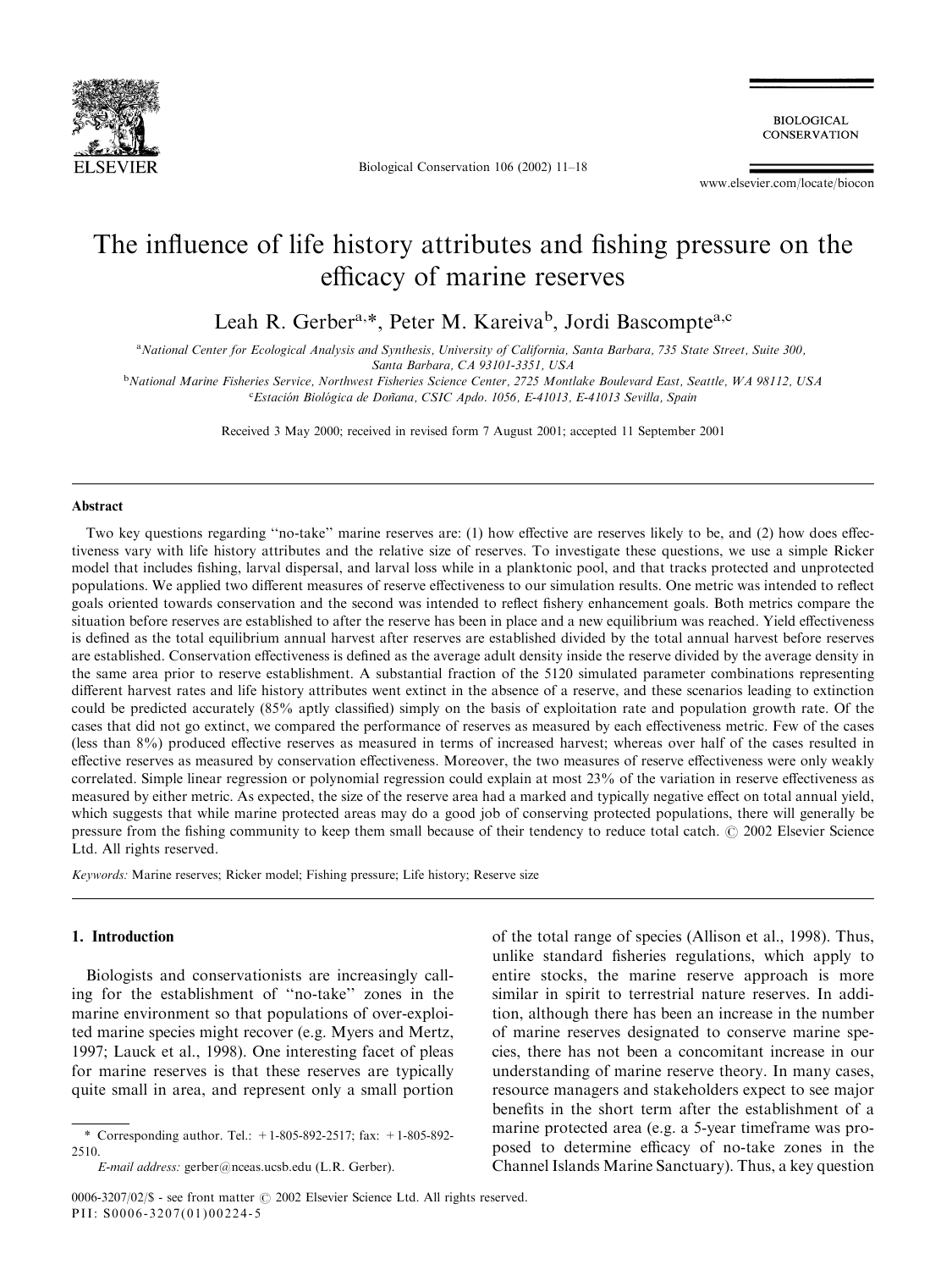regarding ''no-take'' marine reserves concerns the extent to which particular biological and harvest regimes combine to determine when the benefits of a reserve will be noticeable.

Existing single cohort models of marine reserves generally conclude that there is at least some potential for marine species to benefit from no-take zones (e.g. Polachek, 1990; DeMartini, 1993). The degree of effectiveness is dependent upon the level of fishing pressure (Gerber et al., 2001). In general, the benefits of reserves for stock recovery are greatest for overexploited stocks and are sensitive to how density-dependence impacts the population.

The question of impact of unfished areas on the yield to a fishery was first introduced by Beverton and Holt in their classic volume on fisheries management (Beverton and Holt, 1957, see also Guenette et al., 1998). Beverton and Holt (1957) approached the question of marine reserves by assuming that the original fishing effort would remain constant and be concentrated outside reserves (i.e. fishing mortality rate is multiplied by the ratio of fished areas to unfished areas). With this assumption, yield per recruit increased with increasing reserve area when reserve area was low, but decreased when reserved area was high, generating an optimal reserve fraction. Based on Beverton and Holt's model, Polachek (1990) used a two-component spatial model with movement between areas to consider the fate of a single cohort when only a portion of the population is vulnerable to fishing. Polachek (1990) found that reserves had a low potential for increasing yield per recruit beyond what was possible by controlling effort, but that higher eggs per recruit was possible, especially at lower movement rates. As movement rates increased, larger areas were needed for reserves to achieve gains. DeMartini (1993) used Polachek's (1990) model to assess the impact of reserves on three reef fish types with different life histories. DeMartini (1993) found that: (1) for the species with high movement rates, potential gains were negated by movement out of the reserve and subsequent capture; (2) for the species with low movement rates, gains were low because individuals rarely moved out of the reserves to be captured; and (3) that therefore gains were greatest for the species with moderate movement rates.

Other models explicitly include reproduction in their assessment of the effect of marine reserves on single populations. These models all lead to the general result that if fishing effort is high enough to cause recruitment overfishing in the absence of reserves, reserves can help prevent overfishing and promote a sustainable level of catch (e.g. Sladek Nowlis and Roberts, 1999). Quinn et al. (1993) used a stage-structured model with densitydependent fecundity and limited fertilization success of the broadcast spawner at low densities and a refuge for juveniles beneath the spine canopy of adults to represent the dynamics of red sea urchins distributed along the northern California coast. As fishing effort increased, in cases with no reserves or with reserves spaced too far apart, populations declined to zero abundance. This work suggests that reserves are most beneficial where local extinction due to fishing was high, and when configured as multiple reserves, spaced more closely than the average larval dispersal distance.

In this paper we explore a simple model that focuses on the degree to which life history attributes and level of fishing pressure combine to determine the value of marine reserves of variable size. One innovation of our analysis is to quantify reserve effectiveness using two different measures: how well populations build up inside the reserve as a result of removing harvest (conservation effectiveness, or CE), and the extent to which this buildup of fish populations inside a reserve spills over to sustain an increased harvest (yield effectiveness, or YE). In addition we identify the life history attributes in combination with levels of fishing pressure that determine whether populations go extinct. Our analyses focus on a single species, and a simple ''single reserve'' system. This simplification allows us to include a large mix of life history variants (different rates of population growth, migration rates, larval losses, and values for carrying capacity). Although structurally similar models have been applied to other marine reserve questions, none have sought to identify the combinations of life history attributes and no-take zones that at least minimally produce some measurable conservation or harvest benefit. In contrast, most existing marine reserve theory aims at identifying so-called ''optimal reserve design''. While this may be intellectually satisfying, we believe it will be impossible to identify a general optimal reserve configuration due to current uncertainty in both biological parameters and selection of appropriate models. As an alternative perspective, we imagine a rather ''hit and miss'' approach, in which reserves of varying sizes will be examined for a wide variety of fish life histories and harvest regimes. Given this ad hoc approach, we ask, what patterns of reserve effectiveness are we likely to observe? We define ''effectiveness'' in ways that relate to what might be monitored following reserve establishment, with the idea that public support for marine reserves will be strengthened if one can measure increases in density and yield.

#### 2. Methods

#### 2.1. Model description and parameter selection

We used a simple model with adult density-dependence, fishing, larval dispersal into a common pool, larval loss from this common planktonic pool, and spatial structure. By spatial structure we mean that the total area is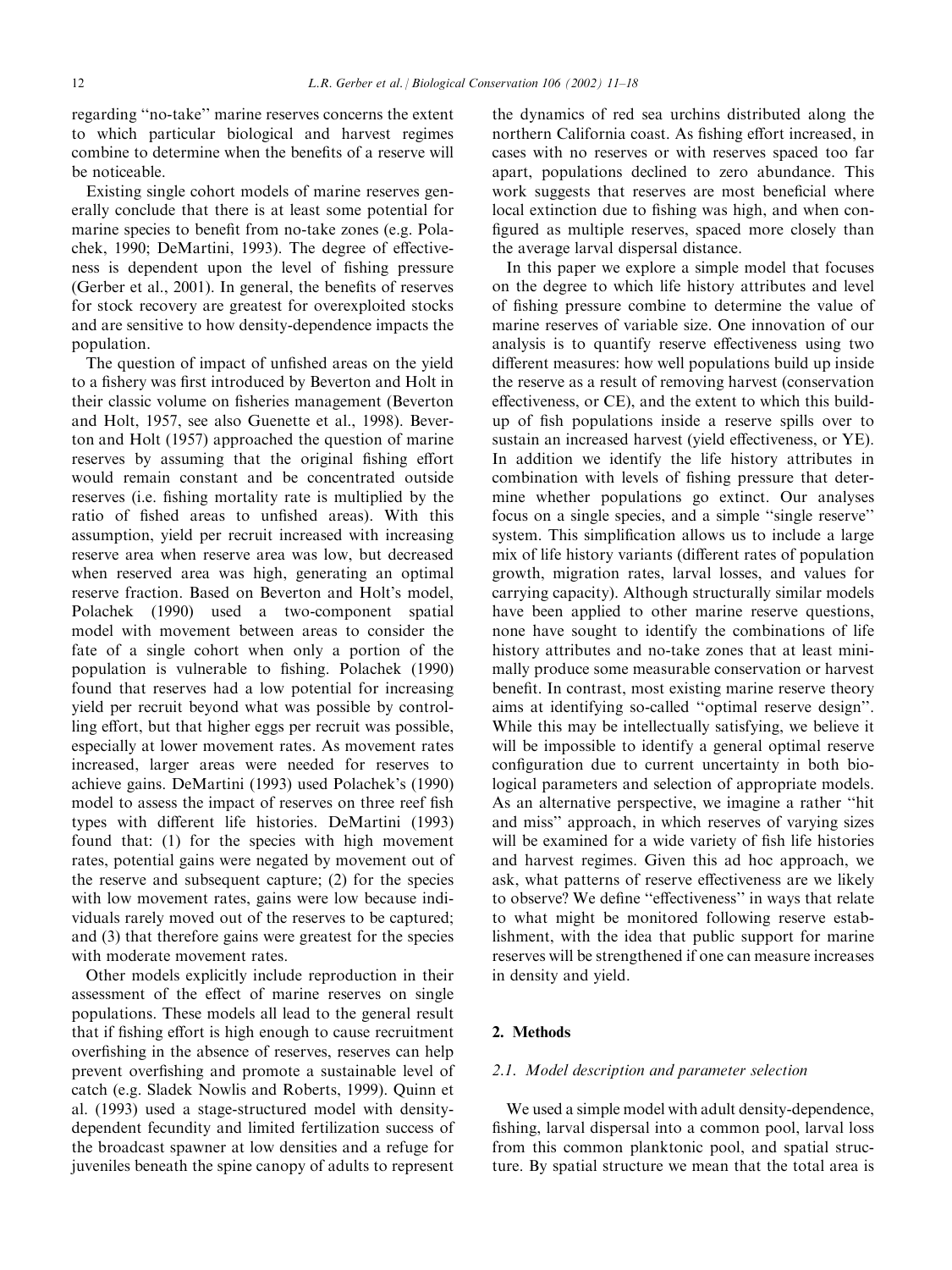divided into two regions, a reserve acting as a ''no take zone'' and an unprotected region where the population is fished. Using this model, the chronology of events in the model is as follows. A fraction  $f$  of adults is fished in the unprotected area. The fraction surviving competes and reproduces. The resulting number of larvae produced at year t at both the reserve  $L_t(R)$  and unprotected area  $L<sub>t</sub>(U)$  is given by the Ricker dynamics,

$$
L_t(R) = N_t(R) e^{\alpha \left(1 - \frac{N_t(R)}{rK}\right)} \tag{1a}
$$

$$
L_t(\mathbf{U}) = (1 - f)N_t(\mathbf{U})e^{\alpha \left(1 - \frac{(1 - f)N_t(\mathbf{U})}{(1 - r)K}\right)}
$$
(1b)

Here,  $\alpha$  is the intrinsic growth rate for the population (such that  $exp^{\alpha}$  gives the annual rate of increase when there is no density effect),  $r$  is the fraction of the area set up as the reserve, and  $K$  is the carrying capacity of the total area (reserve plus unprotected). Next, a fraction m of the larvae produced in both reserve and unprotected areas migrates into a common pool, while the remaining fraction remain in their birthplace. Larvae in the dispersing pool are mixed in the plankton with a fraction S of this planktonic pool being lost, while the remainder  $(1-S)$  recruit back to both the protected and unprotected areas at the beginning of next generation. The fraction of the common pool recruiting back to each zone depends on the zone's relative area. The number of next-generation adults in the reserve,  $N_{t+1}(\mathbf{R})$ , and the unprotected area,  $N_{t+1}(U)$ , can be written as:

$$
N_{t+1}(R) = (1 - m)L_t(R) + m r(1 - S)
$$
  
×  $(L_t(R) + L_t(U))$  (2a)

$$
N_{t+1}(U) = (1 - m)L_t(U) + m(1 - r)(1 - S)
$$
  
×  $(L_t(R) + L_t(U))$  (2b)

Our model is a discrete time model of a population with non-overlapping generations. This model applies explicitly to non-overlapping generations, or phenomenologically to any population whose dynamics can be approximated as a discrete recursion (Levin and Goodyear, 1980; Ludwig and Walters, 1985; Ludwig, 1998). The approximation for overlapping generations and age-structured populations is best if at a stable age distribution. For example, Levin and Goodyear (1980) show that a simple Ricker model approximates a simple age-structured model for striped bass. These examples are based on the premise that the intrinsic rate of increase is simply the maximum observed annual increment in populations. Simple Ricker-type models are also very common in the literature because they are simple to work with yet generally capture the most important

features of fish population dynamics (Levin and Goodyear, 1980; Ludwig and Walters, 1985; Ludwig, 1998; Mangel, 1998). Second, such models can describe more complicated situations because they are quite general, and can easily be extended to a situation with overlapping generations. In particular, assuming stable agestructure, the net reproductive rate  $R$ , the basic reproductive rate  $R_0$  (a parameter easily estimated from a cohort life table), and the generation time  $T$ , are related by the relationship  $\alpha = \ln R = \ln R_0/T$ , where  $\alpha$  is the intrinsic rate of annual increase (Begon et al. 1990, pp. 148–151). If generations are discrete,  $T=1$  and  $R=R_0$ . If  $R_0 \cong 1$ , and/or there is little variation in generation time, a good approximation to  $\alpha$  is ln $R_0/T_c$ ,  $T_c$  being the cohort generation time, which can again be obtained from a cohort life table (May, 1976). Thus, we believe that the model is general enough to approximate a large number of marine, commercially exploited species.

One of the most daunting challenges facing studies of marine reserves is understanding the influence of dispersal into and out of the reserve. The prominence of marine life histories with larvae that develop in the plankton means that dispersal of juveniles will be a key component of the connectivity between marine populations. Based on the life history for marine species considered, our model assumes that the primary mechanism of movement is larval dispersal. This is a common assumption in marine models (e.g. Mann et al., 1995; Holland and Brazee, 1996; Sladek-Nowlis and Roberts, 1999; Lindholm et al., 1998).

In this paper we explore the models described by Eqs. (1a, b) and (2a, b) for 5120 parameter combinations (Table 1). Our analyses were restricted to parameter values within the stable domain, so that results would be independent of initial conditions. We simulated the dynamics of our model without any reserve until densities converged to their steady state. Next we simulated the establishment of the reserve and allow for convergence again. We focused on the change in equilibrium densities and harvest following the establishment of a reserve, as well as the number of generations required to attain an equilibrium. In this paper we consider a population extinct when its density is less than one individual.

In our model, conservation effectiveness (CE) is defined as the ratio of equilibrium population density within the reserve relative to the density in the same area prior to establishment of the no-take zone. Yield effectiveness (YE) is the ratio of equilibrium annual number of fish caught outside of the reserve relative to the annual total catch over the entire space prior to any no-take restrictions. We recognize that multiple definitions of reserve effectiveness could be considered, but have chosen our two measures to capture the two most prominent goals in marine reserve theory: conservation or sustainable harvest (Gerber et al., 1999).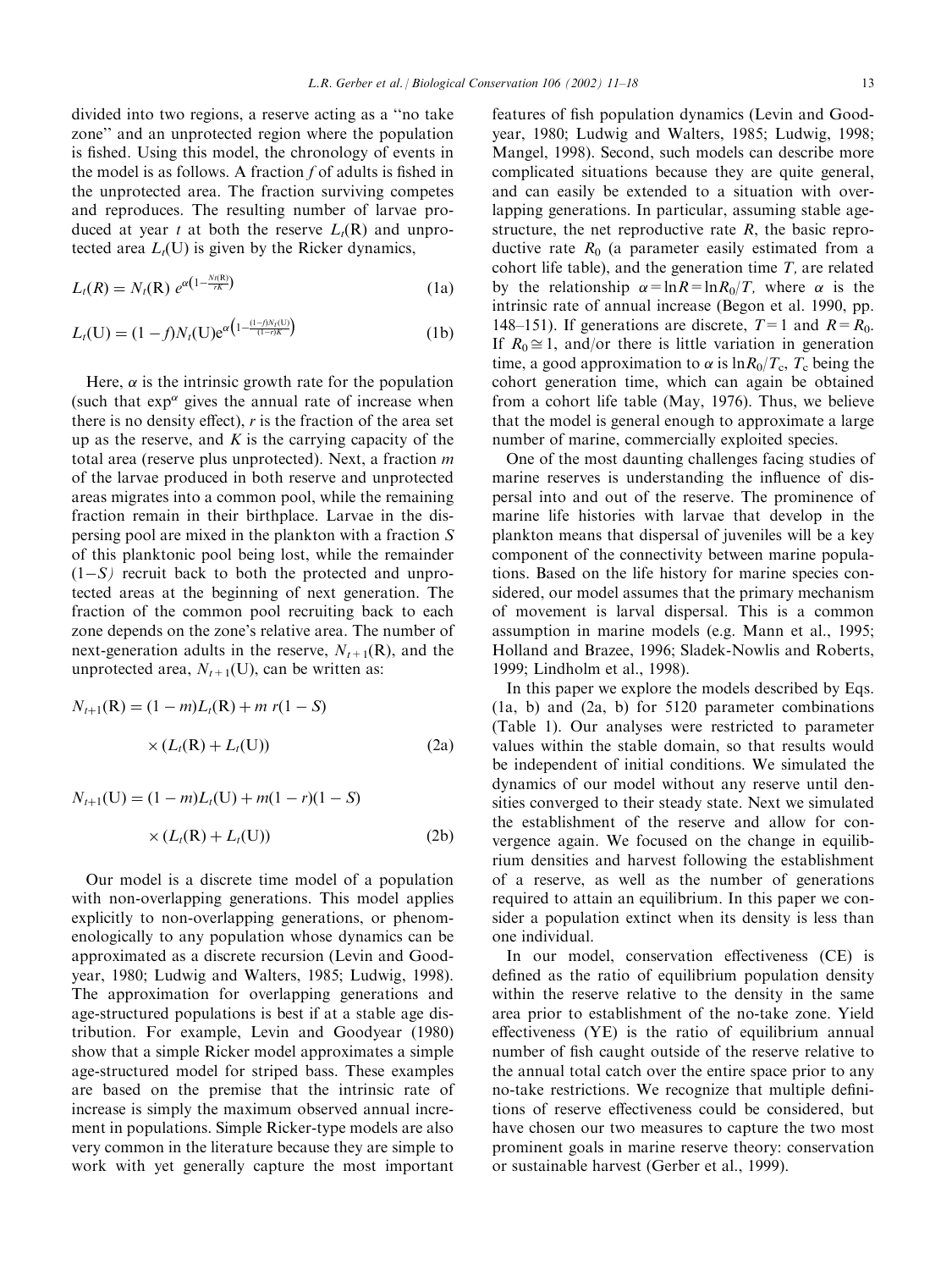| Table 1                                                                               |  |
|---------------------------------------------------------------------------------------|--|
| Parameter values and combinations used in simulation model [Eqs. (1a, b) and (2a, b)] |  |

| Parameter                         | Values considered                                            | Cumulative number of<br>parameter combinations |  |
|-----------------------------------|--------------------------------------------------------------|------------------------------------------------|--|
| Population Growth Rate $(\alpha)$ | 0.5, 1.0, 1.5, 2.0                                           | 4                                              |  |
| Fishing pressure $(f)$            | 0.1, 0.35, 0.6, 0.85                                         | 16                                             |  |
| Migration Rate $(m)$              | 0.1, 0.35, 0.6, 0.85                                         | 64                                             |  |
| Carrying Capacity $(K)$           | 250, 500, 750, 1000                                          | 256                                            |  |
| Larval Loss $(S)$                 | 0.2, 0.9                                                     | 512                                            |  |
| Reserve Area $(r)$                | $0.05, 0.15, 0.25, 0.35, 0.45, 0.55, 0.65, 0.75, 0.85, 0.95$ | 5120                                           |  |

#### 2.2. Analysis of model output

We measured efficacy in both reserved and unprotected areas for CE, and found a strong correlation between these two metrics  $(r^2 = 0.98)$ . Thus, with the goal of parsimony, we focus on efficacy in the protected area. In addition, YE includes fish caught over the entire area, and thus describes effects on populations outside of the protected area. Because the equilibrium values for CE and YE are not attainable analytically (the equations involve transcendental functions of the variables in an essentially non-algebraic way), we could not analyze the model directly. Thus we adopt a simulation approach for our analysis, which comprises four ingredients. First, we ask what suites of model parameter combinations lead to the populations going extinct, and identify the one or two model parameters that govern whether or not a population goes extinct. Second, for some situations, it is possible for the creation of a reserve to have no positive effect on the target populations (either in terms of CE or YE). We use a multivariate analysis to understand when this is the case, and examine this result in light of the population dynamics implied by the model represented by Eqs. (1a, b) and (2a, b). Finally, we use multiple linear and polynomial regressions to examine how well model parameters can explain variation in conservation and yield effectiveness.

## 3. Results

Before focusing on our analyses, let us first consider how fast the populations converge to a new steady state after reserve establishment. This is a non-trivial question since managers might be concerned not only with the long-term effectiveness of the reserve, but also with the time horizon necessary to achieve such benefits. We calculated convergence times for each parameter combination that did not lead to extinction. Convergence time was defined as the number of time-steps elapsed before the difference between the density at that particular time-step and the long-term density was less than one individual. Fig. 1, which displays the



Fig. 1. Cumulative frequency of times to reach steady state after reserve establishment for 3156 parameter combinations. Convergence is defined as less than a one integer difference between density in a particular year and the long-term density.

cumulative frequency of time to convergence after reserve establishment, shows that in 19% of the cases, convergence occurred in a single generation. Furthermore, 74% of the simulations converge within a time horizon of less or equal to 10 time-steps. The few cases that took longer to converge involved parameters that tended to show dampening population cycles before settling into an equilibrium (i.e. high  $\alpha$ ). This rapid convergence is pertinent to interpreting the results described below.

# 3.1. What factors best predict the extinction of target populations?

We used discriminant function analysis to identify multivariate parameter combinations that best predicted cases leading to extinction. Recall that we simulated the dynamics of our model without any reserve (fishing takes place in both R and U) until densities converge to their steady state and then simulate the establishment of the reserve and allow for convergence again. The parameter combinations displayed in Table 1 represent 5120 unique simulations, of which 2712 persisted and 2408 went extinct in the absence of a reserve. The groupings for our discriminant function analysis were "extinct" versus "not extinct", with the model parameters  $(\alpha, f, m, K, S)$  as potential classifying variables.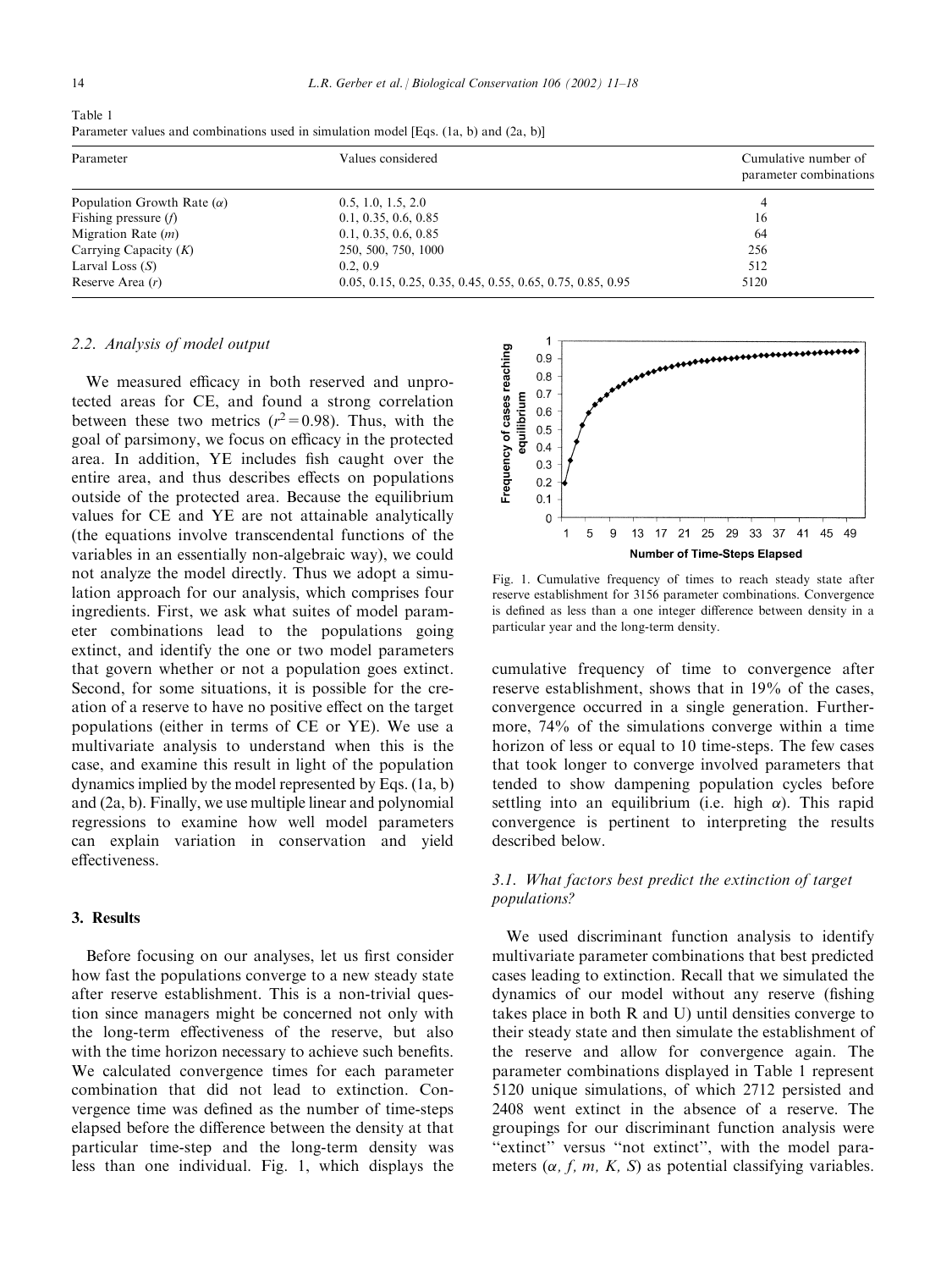We performed a stepwise discriminant function analysis in which we examined the ability of any single parameter, or combination of two parameters to classify cases as ''extinct'' or ''not extinct''. With harvest alone, we could classify 75% of the cases correctly, and with harvest and population growth as a pair we could classify 84% correctly (Tables 2 and 3, Fig. 2). Thus, harvest and population growth had the strongest influence on whether or not a harvested population went extinct.

# 3.2. What factors best predict whether establishing a reserve will have any positive effect?

In several simulations the establishment of a reserve did not enhance the target population. We used stepwise discriminant function analysis to identify cases for which reserve effectiveness indices were less than one. Using only harvest rate and population growth, 85% of cases considered were correctly classified with regard to conservation effectiveness being positive  $(CE > 1)$  versus ineffective (CE $<$ 1, Tables 4 and 5). For YE, by using harvest rate alone it is possible to predict with  $76\%$ accuracy which simulations yield no measurable harvest benefit (Tables 4 and 5, Fig. 3). None of the other pairwise parameter combinations improve the classification beyond the classification achieved by harvest alone.

Table 2

Group means of discriminant function analysis for multivariate parameter combinations leading to extinctiona

|                                   | Not Extinct | Extinct |
|-----------------------------------|-------------|---------|
| Population growth rate $(\alpha)$ | 1.48        | 0.99    |
| Migration $(m)$                   | 0.41        | 0.55    |
| Carrying Capacity $(K)$           | 625.7       | 624.2   |
| Fishing pressure $(f)$            | 0.32        | 0.65    |
| Larval Loss $(S)$                 | 0.48        | 0.63    |
| Number of cases                   | 2712        | 2408    |

<sup>a</sup> Each value represents the average of all parameter values for categories ''extinct'' and ''not extinct''. Ninety-three percent of cases were correctly classified using five model parameters.

Outcome of classification using discriminant function analysis for parameter combinations leading to extinction using all possible singlefactor discriminators, and the top four (in terms of percent correctly classified) pairwise combinations of parameters

| Parameters used to discriminate | Percent correctly classified |  |
|---------------------------------|------------------------------|--|
| Harvest $(f)$                   | 75                           |  |
| Growth Rate $(\alpha)$          | 69                           |  |
| Carrying Capacity $(K)$         | 50                           |  |
| Larval Mortality $(S)$          | 61                           |  |
| Migration Rate $(m)$            | 62                           |  |
| Harvest and Growth Rate         | 84                           |  |
| Harvest and Migration Rate      | 77                           |  |
| Harvest and Carrying Capacity   | 75                           |  |
| Harvest and Larval Mortality    | 75                           |  |

Thus, harvest rate is the most important parameter for predicting effectiveness in terms of YE and CE, with higher harvest rates implying a great chance than reserves will be effective by in terms of either conservation or yield metrics. As expected, the second most important discriminating variable differs between CE and YE. For CE the key to conservation effectiveness is population growth rate; for YE, life history parameters have a negligible influence on reserve efficacy as compared to harvest.

# 3.3. How correlated are yield effectiveness and conservation effectiveness?

In few cases did reserves result in an increased yield  $(7.5\%$  of cases) compared to increased density for  $56\%$ of cases. Although there was a positive correlation between YE and CE  $(r^2 = 0.463, P < 0.0001,$  Fig. 4a), that correlation was driven almost entirely by the few cases (204) where both CE and YE were greater than one. If one looks only at the vast majority of parameter combinations (92.5%) that did not lead to extinction and did not increase yield, this correlation declined substantially  $(r^2 = 0.0001, P = 0.4, Fig. 4b)$ . In other words, although it is impossible to achieve an increased level of harvest without also increasing density inside the reserve, it is possible to find many scenarios with elevated density inside the reserve areas (CE), and no concomitant or proportional increase in harvest (YE).

# 3.4. When reserves are established, what system attributes correlate best with their effectiveness?

Reserve effectiveness is likely to vary with exploitation rate, life history (reproductive rate, migration rate, larval mortality, carrying capacity), and reserve area. Here our question is, ''amidst the total mix of model parameters, how does reserve area impact CE and YE?''. In our previous discriminant function analysis, our response variable was binary (effective or not effective); here our response variable is continuous. In particular, we used multiple linear and polynomial regressions to examine the relationship Table 3



Fig. 2. Distribution of extinctions for combinations of growth rate and harvest rate, where categories represent the two outcomes: extinct versus not extinct.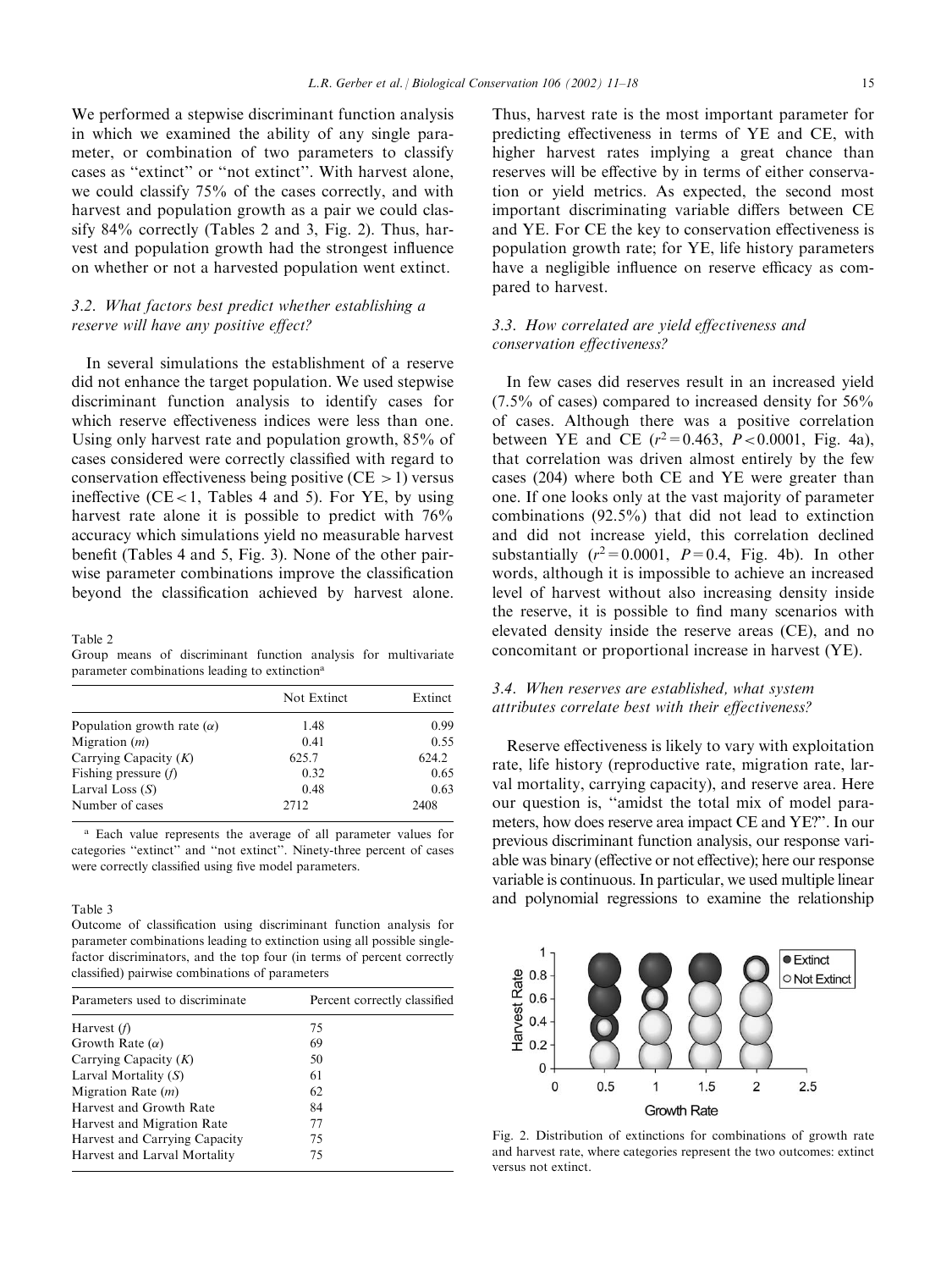Table 4

Group means of discriminant function analyses for classifying simulation results into one of two groups: no benefit to reserve (reserve effectiveness  $\langle 1 \rangle$  or a measurable benefit (reserve effectiveness  $>1$ )<sup>a</sup>

|                                   | Not Effective (CE) | Effective (CE) | Not Effective (YE) | Effective (YE) |
|-----------------------------------|--------------------|----------------|--------------------|----------------|
| Population growth rate $(\alpha)$ | 1.817              | 1.211          | 1.49               | 1.338          |
| Migration $(m)$                   | 0.292              | 0.349          | 0.415              | 0.289          |
| Carrying Capacity $(K)$           | 625.00             | 625.00         | 624.6              | 634.8          |
| Fishing pressure $(f)$            | 0.400              | 0.409          | 0.304              | 0.573          |
| Larval Loss $(S)$                 | 0.433              | 0.514          | 0.480              | 0.461          |
| Reserve Area $(r)$                | 0.5                | 0.5            | 0.511              | 0.365          |
| Number of cases                   | 1200               | 1516           | 2512               | 204            |

<sup>a</sup> 87 and 77% of cases were correctly classified using CE and YE, respectively, for five model parameters.

#### Table 5

Outcome of classification using discriminant function analysis for parameter combinations resulting in effective vs. not effective reserves using all possible single-factor discriminators, and the top four (in terms of percent correctly classified) pairwise combinations of parameters

| Parameters used to discriminate  | Percent correctly classified |  |  |
|----------------------------------|------------------------------|--|--|
| CE                               |                              |  |  |
| Growth Rate $(\alpha)$           | 73                           |  |  |
| Larval Loss $(S)$                | 54                           |  |  |
| Harvest $(f)$                    | 53                           |  |  |
| Carrying Capacity $(K)$          | 50                           |  |  |
| Migration Rate $(m)$             | 50                           |  |  |
| Reserve Area $(r)$               | 49                           |  |  |
| Growth Rate and Harvest          | 85                           |  |  |
| Growth Rate and Larval Mortality | 79                           |  |  |
| Growth Rate and Migration Rate   | 76                           |  |  |
| Growth Rate and Reserve Area     | 73                           |  |  |
| YE.                              |                              |  |  |
| Harvest $(f)$                    | 76                           |  |  |
| Growth Rate $(\alpha)$           | 68                           |  |  |
| Carrying Capacity $(K)$          | 50                           |  |  |
| Larval Loss $(S)$                | 42                           |  |  |
| Migration Rate $(m)$             | 44                           |  |  |
| Reserve Area $(r)$               | 61                           |  |  |
| Harvest and Migration Rate       | 76                           |  |  |
| Harvest and Carrying Capacity    | 76                           |  |  |
| Harvest and Larval Mortality     | 76                           |  |  |
| Harvest and Reserve Area         | 73                           |  |  |

between life history attributes and harvest regimes on CE and YE. For the polynomial regression we included quadratic terms for migration rate and reserve area because previous models have suggested a nonlinear impact of these variables on reserve effectiveness (e.g. Polachek, 1990; DeMartini, 1993). We did not include quadratic terms for all of the other variables, because our question was not whether one could write a statistical model to describe variation in CE and YE, but whether relatively a simple model would describe the observed variation. Our rule of thumb for adding new terms to the model was  $>1\%$  increase in variation explained as a result of that term. The results, summarized in Table 6, indicate that simple relationships



Fig. 3. Distribution of indices for reserve effectiveness (RE) for cases that did not go extinct for (a) conservation efficacy, and (b) yield efficacy. The two categories represent  $RE > 1$  and  $RE < 1$ .

between either YE or CE and model parameters do not exist. No model with less than five variables account for even one quarter of the variation in CE or YE, even when nonlinear functions involving the size of the protected area or migration rate were incorporated. Nonetheless, the regression analysis does provide a few clear messages. First, harvest intensity was positively related to CE, so harvest reduction will elevate population density in the protected area. Second, reserve size was negatively related to YE and the effect of reserve area was nonlinear (there was a tendency for total yield to decline as more area is protected; Table 4).

# 4. Discussion

Using a simple simulation model, we examined reserve effectiveness as a function of life history variation, fishing pressure, and reserve area for two different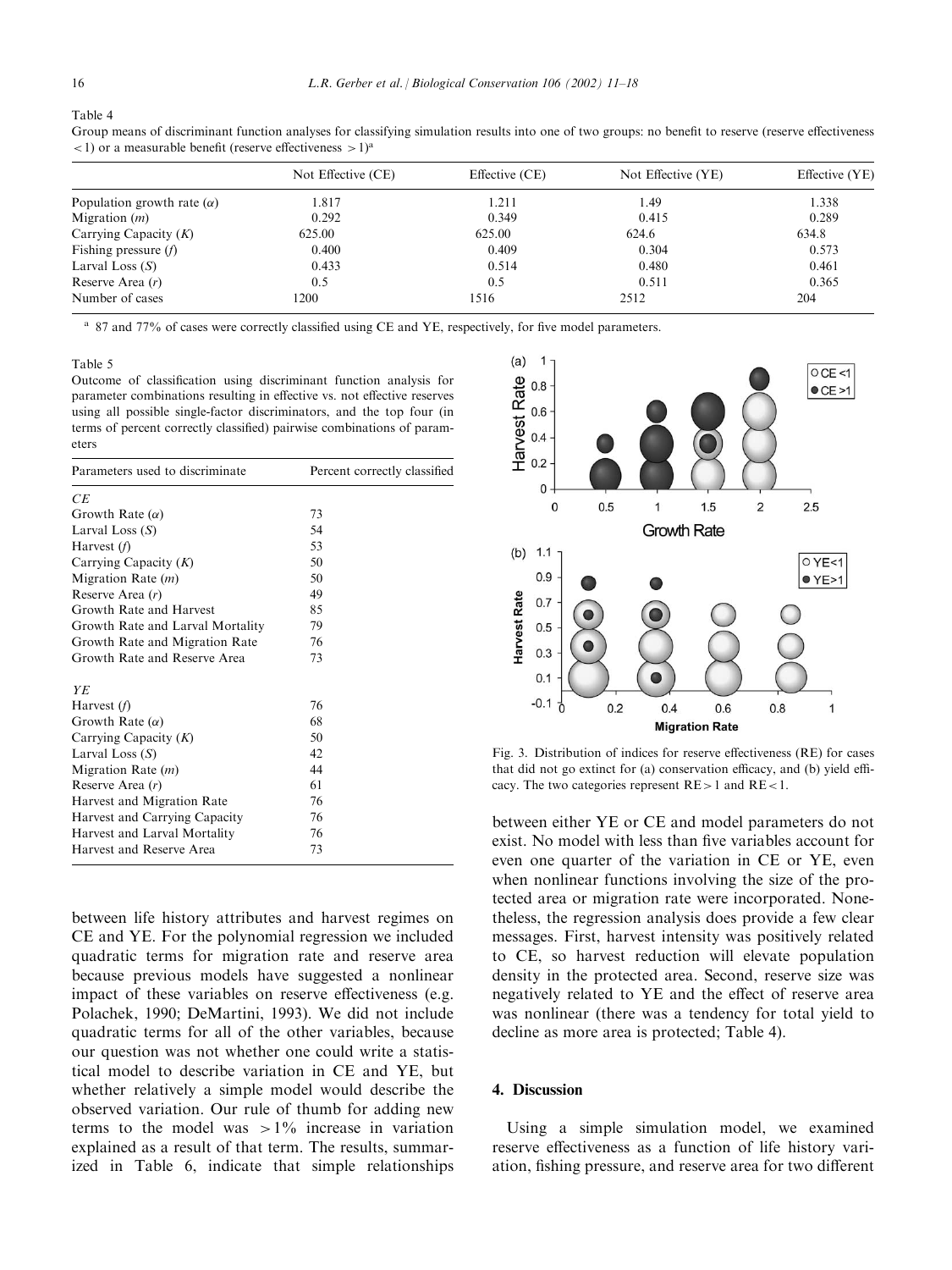

Fig. 4. Relationship between conservation and yield efficacy, (a) for all cases that did not go extinct, and (b) for all cases thad did not go extinct and where yeild efficacy is less than 1.

measures of reserve efficacy. Our results demonstrate that marine reserves (1) can be effective at both preventing extinction and increasing density, and (2) rarely result in an increased level of total fishery yield. It is important to appreciate that for the vast majority (over 90%) of life history and harvest regime contributions, the addition of a no-take zone did not enhance total number of fish caught. Importantly, like most other models of marine protected areas to date, our model was deterministic (Gerber et al., 2001). We anticipate that the greatest ''harvest benefits'' for no-take zones will emerge only after including a highly variable environment. Risk of over-exploitation may be misrepresented with deterministic models because of not adequately factoring in that variability, as well as poor estimates of fish abundances and demographic parameters. However, even though our model is unrealistic because it is not stochastic, it provides a cautionary tale. Our work departs from many previous studies using marine reserve models in that it seeks to describe how reserve effectiveness varies across a wide range of parameter values and reserve areas, while most other theory seeks to identify some "optimum solution" to the question of reserve design. In practice rarely do we have the luxury of information required for the establishment of an optimal reserve. Thus while optimal reserves are possible in theory, a more practical question might be, given a particular reserve area, how likely are we to see a noticeable improvement in the system following the establishment of a marine reserve? The answer is that reserve effectiveness measured by an enhanced fish density inside the reserve will be most apparent when

Table 6

Stepwise multiple polynomial regression for CE and YE for 2712 output data points<sup>a</sup>

|                                   | Coefficient | r <sup>2</sup> | P value  |
|-----------------------------------|-------------|----------------|----------|
| Conservation effectiveness        |             |                |          |
| Fishing Pressure $(f)$            | 10.56       | 0.15           | < 0.0001 |
| Population Growth Rate $(\alpha)$ | $-2.07$     | 0.18           | < 0.0001 |
| Larval loss $(S)$                 | 1.44        | 0.19           | < 0.0001 |
| <b>Yield Effectiveness</b>        |             |                |          |
| Reserve Area (r)                  | $-2.4$      | 0.13           | < 0.0001 |
| Fishing Pressure $(f)$            | 1.29        | 0.19           | < 0.0001 |
| Population Growth Rate $(\alpha)$ | $-0.35$     | 0.22           | < 0.0001 |
| (Reserve Area) <sup>2</sup>       | 1.60        | 0.23           | < 0.0001 |

<sup>a</sup> Quadratic terms were only included for two predictor variables: fraction of area in no-take protected area, and migration rate. The remaining variables were assumed to be linear. The predictor variables were listed in the order in which they were entered, with their coefficients indicating the direction of their influence for the final model (all terms), and the cumulative  $r^2$  values summarizing the percent of variation explained with the corresponding variable and all variables listed above it entered into the predictive model. The r-squared values indicate the proportion of the variation in the effectiveness metrics that can be explained by a simple statistical model. The addition of each term increased the  $r^2$  value by at least 0.01 (i.e. at least an additional 1% of the variation explained).

population growth rate is low and fishing pressure is high (Tables 4 and 6), or when over-exploitation is greatest. This is an expected result and agrees with results from prevous marine reserve models (e.g. Polachek, 1990; DeMartini, 1993; Quinn et al., 1993; Sladek Nowlis and Roberts, 1999). Less obvious is the few parameter combinations that produce enhanced total annual catches of fish (Table 5). Marine protected areas are most likely to increase total catch when harvest is very high (thus over-fishing is likely), and when the reserve area is not too large. We predict that as environmental variability is incorporated into the analysis, along with uncertainty in parameter estimation, the region in parameter space where increased yields are observed will expand, and will embrace larger reserve sizes.

Our results reinforce the idea that fishing pressure plays a dominant role in dictating the effectiveness of marine reserves—both as measured by the conservation of populations inside the reserve, and the possible increase in total yield. Clearly aspects of life history can modify this effect. As a practical message, we suggest that fishery management would be best served by obtaining improved estimates of total populations size and fraction of population harvested, as opposed to building more elaborate models that embrace a great diversity of life history types. The one exception to this is migration rate, which does help discriminate among cases in which a reserve enhances total yield  $(YE>1)$ versus does not improve YE (Table 5).